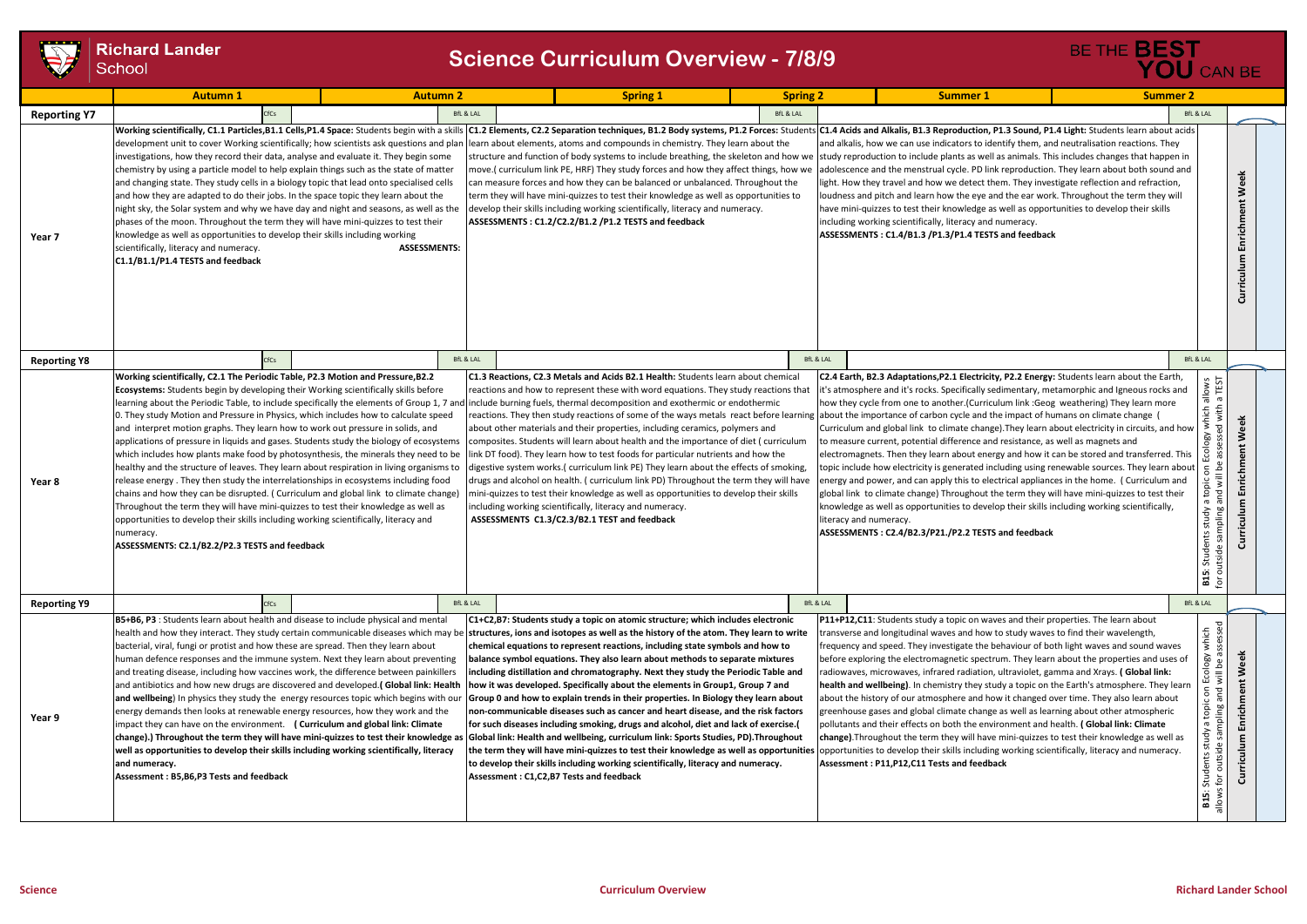

## **Richard Lander** School

|                                                                                | <b>Autumn 1</b>                                                                                                                                                                                                                                                                                                                                                                                                                                                                                    |      | <b>Autumn 2</b>                                                                                                                                                                                                                                                                                                                                                                                                                                                                                                                                                                                                 |                                       |                                                                                                                                                                                                                                                                                                                                                                                      | <b>Spring 1</b>                                                                                                                                                                                                                                                                                                                                                               |                                                                                                                                                                                                                                                                                                                                                                                                               | <b>Spring 2</b>                                                                                                                                                                                                                                                            |                                                                                                                                                                                                                                                                                                                                                                                                                                                                    | <b>Summer 1</b>                                                              |                                 | <b>Summer 2</b>                                                                                                                                                                                                                                              |                                                                                                                                                                                                                                                                                                                         |                                    |
|--------------------------------------------------------------------------------|----------------------------------------------------------------------------------------------------------------------------------------------------------------------------------------------------------------------------------------------------------------------------------------------------------------------------------------------------------------------------------------------------------------------------------------------------------------------------------------------------|------|-----------------------------------------------------------------------------------------------------------------------------------------------------------------------------------------------------------------------------------------------------------------------------------------------------------------------------------------------------------------------------------------------------------------------------------------------------------------------------------------------------------------------------------------------------------------------------------------------------------------|---------------------------------------|--------------------------------------------------------------------------------------------------------------------------------------------------------------------------------------------------------------------------------------------------------------------------------------------------------------------------------------------------------------------------------------|-------------------------------------------------------------------------------------------------------------------------------------------------------------------------------------------------------------------------------------------------------------------------------------------------------------------------------------------------------------------------------|---------------------------------------------------------------------------------------------------------------------------------------------------------------------------------------------------------------------------------------------------------------------------------------------------------------------------------------------------------------------------------------------------------------|----------------------------------------------------------------------------------------------------------------------------------------------------------------------------------------------------------------------------------------------------------------------------|--------------------------------------------------------------------------------------------------------------------------------------------------------------------------------------------------------------------------------------------------------------------------------------------------------------------------------------------------------------------------------------------------------------------------------------------------------------------|------------------------------------------------------------------------------|---------------------------------|--------------------------------------------------------------------------------------------------------------------------------------------------------------------------------------------------------------------------------------------------------------|-------------------------------------------------------------------------------------------------------------------------------------------------------------------------------------------------------------------------------------------------------------------------------------------------------------------------|------------------------------------|
| <b>Reporting Y10</b>                                                           |                                                                                                                                                                                                                                                                                                                                                                                                                                                                                                    | :fCs |                                                                                                                                                                                                                                                                                                                                                                                                                                                                                                                                                                                                                 | <b>BfL &amp; Grades</b>               |                                                                                                                                                                                                                                                                                                                                                                                      | CfCs                                                                                                                                                                                                                                                                                                                                                                          |                                                                                                                                                                                                                                                                                                                                                                                                               | <b>BfL &amp; Grades</b>                                                                                                                                                                                                                                                    |                                                                                                                                                                                                                                                                                                                                                                                                                                                                    |                                                                              |                                 | <b>BfL &amp; Report</b>                                                                                                                                                                                                                                      |                                                                                                                                                                                                                                                                                                                         |                                    |
| Y10 Combined<br><b>Teacher 1</b><br><b>Teaching Biology</b><br>and Chemistry)  | C3 - Structure and Bonding. This<br>unit covers ionic, covalent and<br>metallic bonding. Students will also<br>research the different allotropes of<br>carbon. Assessment - C3 end of unit<br>test and feedback.                                                                                                                                                                                                                                                                                   |      | <b>B1 &amp; B2 Cell Structure and Division.</b> Students wil<br>investigate cells under a microscope and the<br>movement of substances in and out of a cell. The<br>module will then move onto cell division and stem onto plant organisation by investigating transpiration in<br>cell ethics. Required Practical 1: Using a light<br>microscope. Required Practical 2: Investigate the on the rate of reaction of amylase enzyme. Assessment<br>effect of a range of concentrations of salt or<br>sugar solutions on the mass of plant tissue.<br>Assessment - B1&2 end of unit test and feedback.            |                                       | <b>B3 &amp; B4 Organisation of animals and plants.</b> This unit<br>investigates animal organisation in terms of the digestive<br>system, enzymes and the heart. The unit them moves<br>plants. Required Practical 4: Investigate the effect of pH<br>B3&4 end of unit test and feedback.                                                                                            |                                                                                                                                                                                                                                                                                                                                                                               | C6 & C7 - Electrolysis and Energy Change. Students wi<br>be able to predict products from liquid or aqueous<br>electrolytes. They will then investigate exothermic and<br>profiles. Required Practical 9: Investigate the<br>electrolysis of a solution. Required Practical 10:<br>Investigating temperature changes in reacting<br>solutions. Assessment - C6&7 end of unit test and<br>feedback.            |                                                                                                                                                                                                                                                                            | endothermic reactions and be able to interpret reaction                                                                                                                                                                                                                                                                                                                                                                                                            | Paper 1 Required<br><b>Practical revision</b><br>and end of Year 10<br>exam. |                                 | <b>B8 &amp; B9 - Photosynthesis and Respiration.</b><br>Students investigate the factors that effect the<br>respiration in animals and other organisms.<br>Required Practical 5: Investigate the effect of<br>light intensity on the rate of photosynthesis. | rate of photosynthesis. The module moves onto<br>aerobic respiration and exercise, then anaerobic<br>Assessment - B8&9 end of unit test and feedback.                                                                                                                                                                   | Week<br>Experien<br><b>Work</b>    |
| Y10 Combined<br><b>Teacher 2</b><br><b>(Teaching Physics</b><br>and Chemistry) | P6 & P7 - Molecules, Matter and<br>Radioactivity. This module covers energy in will develop the skills required to calculate formula<br>terms of changes of state and latent heat.<br>Students compare alpha, beta and gamma<br>radiation and predict half life from a graph. displacement reactions. Required Practical 8: Prepare a<br><b>Required Practical 17: Calculating</b><br>densities. Assessment - P6&7 end of unit<br>test and feedback.                                               |      | C4 & C5 - Chemical calculations and changes. Students<br>masses, moles (HT only) and concentration. The module<br>will then move onto applying the reactivity series to<br>salt from an insoluble metal carbonate or oxide.<br>Assessment - C4 & 5 end of unit test and feedback.                                                                                                                                                                                                                                                                                                                               |                                       | P1 & P2 - Energy: Conservation, Dissipation and<br>transfer. Students calculate energy changes and<br>efficiency as well as investigating heating and<br>insulating buildings. Required Practical 14:<br>Determining specific heat capacity. Assessment<br>P1 & 2 end of unit test and feedback.                                                                                     |                                                                                                                                                                                                                                                                                                                                                                               |                                                                                                                                                                                                                                                                                                                                                                                                               | P4 & P5 Electricity: Circuits and the Home.<br>terms of current, potential difference and<br>resistance. The module then moves onto<br>electricity in the home and the efficiency of<br>common appliances. Required Practical 15:<br>P4 & 5 end of unit test and feedback. | Students investigate series and parallel circuits in<br><b>Investigating resistance. Required Practical 16:</b><br><b>Investigating electrical components. Assessment</b>                                                                                                                                                                                                                                                                                          | Paper 1 Required<br><b>Practical revision</b><br>and end of Year 10<br>exam. |                                 | students will investigate how temperature,<br>reaction to dynamic equilibrium. Required<br>Practical 11: Investigating the effect of<br>be re-capped and assessed in Y11.                                                                                    | PAPER 2 - C8 Rates and Equilibrium. In this unit<br>surface area, concentration and catalysts affect<br>rate of reaction. Student will also relate reversible<br>concentration on rate of reaction. This unit will                                                                                                      | eek<br>Š<br>Experie<br><b>Work</b> |
| <b>Y10 Triple Biology</b>                                                      | <b>B1 &amp; B2 Cell Structure and Division</b> . Students will<br>investigate cells under a microscope, and the<br>movement of substances in and out of a cell. The<br>module will then move onto cell division and the<br>ethics of stem cells. Required Practical 1: Using a<br>light microscope. Required Practical 3:<br>Investigate the effect of a range of<br>concentrations of salt or sugar solutions on the<br>mass of plant tissue. Assessment - B1&2 end of<br>unit test and feedback. |      | B3 & B4 (+ Triple B5&6) Organisation of animals and plants. This unit<br>investigates animal organisation in terms of the digestive system,<br>enzymes and the heart. The unit then moves onto plant organisation by the factors that effect the rate of<br>investigating transpiration in plants. Required Practical 5: Investigate<br>the effect of pH on the rate of reaction of amylase enzyme. Required<br>Practical 2: Investigate the effect of antiseptics or antibiotics on<br>bacterial growth. Assessment - B3&4 end of unit test and feedback.                                                      |                                       | feedback.                                                                                                                                                                                                                                                                                                                                                                            | B8 & B9 - Photosynthesis and<br><b>Respiration</b> . Students investigate<br>photosynthesis. The module move:<br>onto aerobic respiration and<br>exercise, then anaerobic<br>respiration in animals and other<br>organisms. Required Practical 6:<br>Investigate the effect of light<br>intensity on the rate of<br>photosynthesis. Assessment -<br>B8&9 end of unit test and |                                                                                                                                                                                                                                                                                                                                                                                                               | and Hormonal Control. This module<br>brain and the eye, and correcting<br>or gravity on the growth of newly<br>germinated seedlings. Assessment -                                                                                                                          | PAPER 2: <b>B10 &amp; B11 The Nervous System</b><br>covers reflex actions, structure of the<br>problems with the eye. Students will then<br>investigate how hormones effect the body<br>in terms of blood-glucose control, puberty,<br>fertility and fertility treatment. Required<br>Practical 7: Investigate the effect of a<br>factor on human reaction time. Required<br>Practical 8: Investigate the effect of light<br>B10&11 end of unit test and feedback. | Paper 1 Required<br>Practical revision<br>and end of Year 10<br>exam.        | B10 & B11<br>continued          | PAPER 2 - B12 - Homeostasis in<br>Action. Students apply their<br>They will compare kidney<br>transplants to dialysis machines.<br>test and feedback.                                                                                                        | understanding of homeostasis to<br>temperature and water control.<br>Assessment - B10&11 end of unit                                                                                                                                                                                                                    | Week<br>Worl                       |
| Y10 Triple<br><b>Chemistry</b>                                                 | C2 & 3 - Transition elements and Structure &<br><b>Bonding</b> . This unit covers the transition elements<br>along with ionic, covalent and metallic bonding.<br>Students will also investigate the use of<br>nanotechnology. Assessment - C2 & 3 end of unit<br>test and feedback.                                                                                                                                                                                                                |      | C4 & C5 - Chemical calculations and changes. Students will develop the<br>mathematical skills required to calculate formula masses, moles and<br>concentration. They will carry out titration reactions and calculate yields. The<br>module will then move onto applying the reactivity series to displacement<br>reactions. Required Practical 1: Prepare a salt from an insoluble metal<br>carbonate or oxide. Required Practical 2: Use titration to investigate reacting temperature changes in reacting solutions. Assessment - C6&7 end of<br>volumes. Assessment - C4 & 5 end of unit test and feedback. |                                       |                                                                                                                                                                                                                                                                                                                                                                                      | unit test and feedback.                                                                                                                                                                                                                                                                                                                                                       | C6 & C7 - Electrolysis and Energy Change. Students will be able to<br>predict products from liquid or aqueous electrolytes. They will then<br>investigate exothermic and endothermic reactions and be able to<br>interpret reaction profiles. Required Practical 3: Investigate the<br>electrolysis of a solution. Required Practical 4: Investigating                                                        |                                                                                                                                                                                                                                                                            |                                                                                                                                                                                                                                                                                                                                                                                                                                                                    | Paper 1 Required<br>Practical revision<br>and end of Year 10<br>exam.        | and feedback.                   |                                                                                                                                                                                                                                                              | PAPER 2 - C8 & C9- Rates of reaction and crude<br>oil and fuels. This unit applies collision theory to<br>the rate of reactions, and covers the separation<br>and use of hydrocarbons. Required Practical 5:<br>Investigating the effect of concentration on rate<br>of reaction. Assessment - C8 & C9 end of unit test | $\overline{e}$<br>3<br>띳<br>Work   |
| <b>Y10 Triple Physics</b>                                                      | P1 & P2 - Energy: Conservation, Dissipation and Transfer. Students calculate<br>energy changes and efficiency as well as investigating heating and insulating<br>buildings. Required Practical 1: Determining specific heat capacity. Required<br>Practical 2: Investigating thermal insulators. Assessment - P1 & 2 end of unit<br>test and feedback.                                                                                                                                             |      |                                                                                                                                                                                                                                                                                                                                                                                                                                                                                                                                                                                                                 | P4 & 5 end of unit test and feedback. | P4 & P5 Electricity: Circuits and the Home. Students investigate<br>series and parallel circuits in terms of current, potential<br>difference and resistance. The module then moves onto<br>electricity in the home and efficiency of common appliances.<br>Required Practical 3: Investigating resistance. Required<br>Practical 4: Investigating electrical components. Assessment |                                                                                                                                                                                                                                                                                                                                                                               | P6 & P7 - Molecules, Matter and Radioactivity. This<br>module covers energy in terms of changes of state and<br>latent heat. Students compare alpha, beta and gamma<br>radiation and predict half life from a graph. Finally,<br>students will investigate nuclear fission, fusion and<br>nuclear issues. Required Practical 5: Calculating<br>densities. Assessment - P6&7 end of unit test and<br>feedback. |                                                                                                                                                                                                                                                                            |                                                                                                                                                                                                                                                                                                                                                                                                                                                                    | Paper 1 Required<br>Practical revision<br>and end of Year 10<br>exam.        | <b>P6 &amp; P7</b><br>continued | PAPER 2- P8 & P11 - Forces:<br><b>Balance and Pressure. Students</b><br>investigate resultant forces and<br>moments. The module will also<br>cover pressure on surfaces, in<br>liquids and the atmosphere.<br>and feedback.                                  | Assessment - P6&7 end of unit test                                                                                                                                                                                                                                                                                      | Week<br>Experience<br><b>Work</b>  |

# BE THE **BEST**<br>**YOU** CAN BE

## **Science Curriculum Overview - 10/11**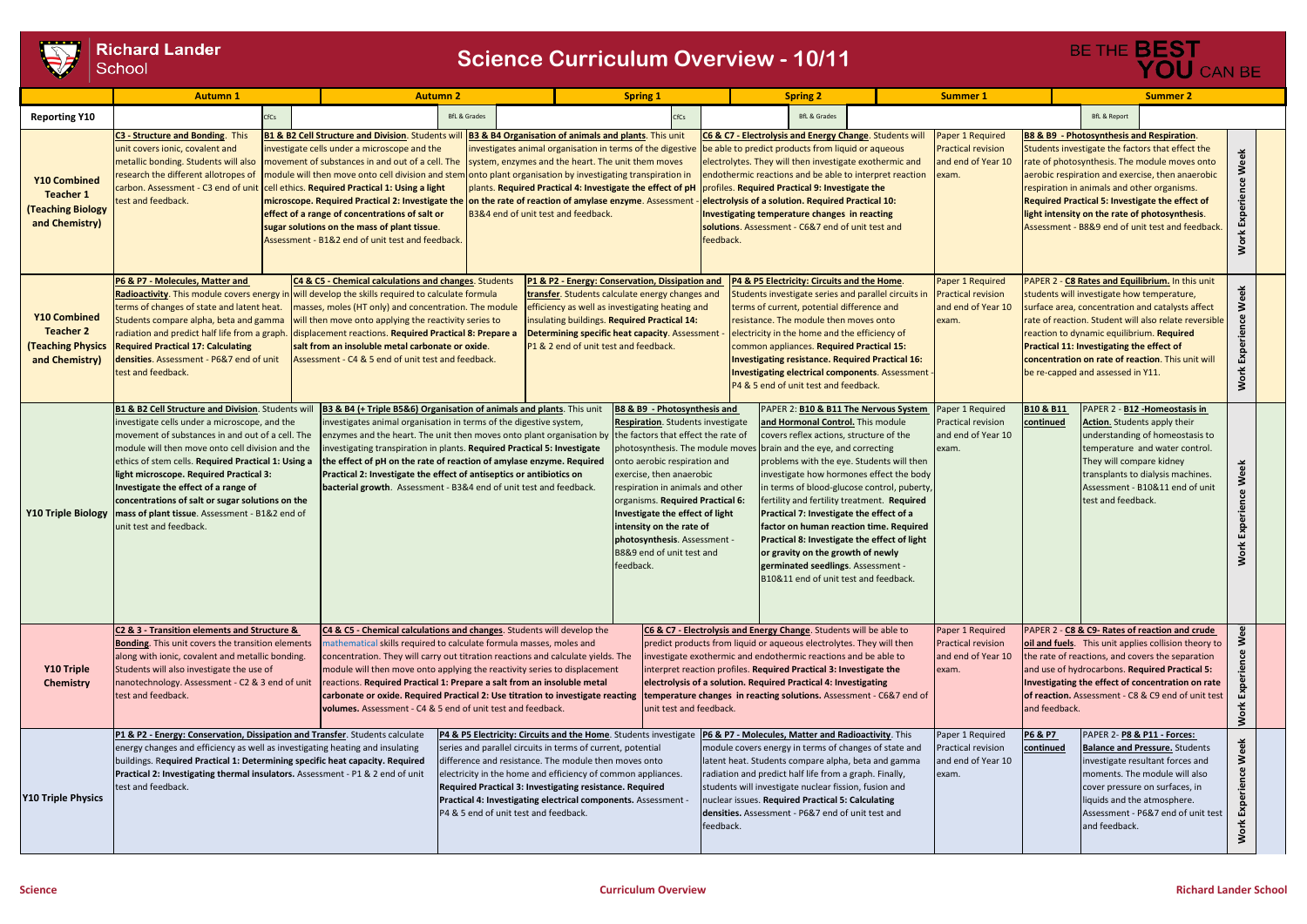| <b>Reporting Y11</b>                                                                  |                                                                                                                                                                                                                                                                                                                                                                                                       |                                                                                                                                                       | CfCs & Grades                                                                                                                                                                                                                                                                                                                                                                                                                                                                                                                  |                                                                                                                                                                                                                                                                                                                                                                                                              | Rep & Grades                                                                                                                                                                                                                                                                                                                                                                                                                                   |                                                                                                                                                                                                                                                                                                                                                                                                                            |  | CfCs & Grades                                                                                                                                                                                                                                                                                                                                                                                                                                            |                                                                       |                                                                                                                                                                                                                                                                                                          | <b>BfL &amp; Grades</b>                                                                                                                                                                                                                                                                     |                                                     |
|---------------------------------------------------------------------------------------|-------------------------------------------------------------------------------------------------------------------------------------------------------------------------------------------------------------------------------------------------------------------------------------------------------------------------------------------------------------------------------------------------------|-------------------------------------------------------------------------------------------------------------------------------------------------------|--------------------------------------------------------------------------------------------------------------------------------------------------------------------------------------------------------------------------------------------------------------------------------------------------------------------------------------------------------------------------------------------------------------------------------------------------------------------------------------------------------------------------------|--------------------------------------------------------------------------------------------------------------------------------------------------------------------------------------------------------------------------------------------------------------------------------------------------------------------------------------------------------------------------------------------------------------|------------------------------------------------------------------------------------------------------------------------------------------------------------------------------------------------------------------------------------------------------------------------------------------------------------------------------------------------------------------------------------------------------------------------------------------------|----------------------------------------------------------------------------------------------------------------------------------------------------------------------------------------------------------------------------------------------------------------------------------------------------------------------------------------------------------------------------------------------------------------------------|--|----------------------------------------------------------------------------------------------------------------------------------------------------------------------------------------------------------------------------------------------------------------------------------------------------------------------------------------------------------------------------------------------------------------------------------------------------------|-----------------------------------------------------------------------|----------------------------------------------------------------------------------------------------------------------------------------------------------------------------------------------------------------------------------------------------------------------------------------------------------|---------------------------------------------------------------------------------------------------------------------------------------------------------------------------------------------------------------------------------------------------------------------------------------------|-----------------------------------------------------|
| <b>Y11 Combined</b><br><b>Teacher 1</b><br><b>(Teaching Biology</b><br>and Chemistry) | C8 recap & P9 - Rates of reaction and<br>crude oil and fuels. This unit applies<br>collision theory to the rate of reactions,<br>and covers the separation and use of<br>unit test and feedback.                                                                                                                                                                                                      |                                                                                                                                                       | <b>B10 &amp; B11 - The nervous system and hormonal</b><br>control. This unit considers how the nervous and<br>hormonal system cause responses within the<br>body. Required Practical 6: Investigate the effect<br>hydrocarbons. Assessment - C8 & C9 end of of a factor on human reaction time. PD link -<br>reproduction and contraception. Global link -<br>Diabetes in developed worlds. Assessment - B10<br>& 11 end of unit test and feedback. (2 weeks of<br><b>PPEs have been considered in the curriculum</b><br>map). |                                                                                                                                                                                                                                                                                                                                                                                                              | <b>B12 - Reproduction.</b><br>This unit covers how<br>genes and genetic<br>disorders are<br>inherited with<br>consideration of the<br>ethics of screening<br>embryos.<br><b>Assessment - B12</b><br>end of unit test and<br>feedback.                                                                                                                                                                                                          | B13 & B14 - Variation,<br>evolution and genetics.<br>This unit covers evolution<br>by natural selection and the<br>evidence to support this<br>theory. Global link -<br>Antibiotic resistant bacteria<br>The students also discover<br>how living classification<br>systems have changed over<br>time. Assessment - B13 &<br>14 end of unit test and<br>feedback.                                                          |  | <b>B16 &amp; 17 - Organising and ecosystem and</b><br>biodiversity. This unit covers the cycling of<br>materials in terms of decay, carbon and water.<br>They will investigate how humans have an impact<br>on such cycles, and the biodiversity of the planet.<br>Global links and Geography links - Biodiversity and<br>PPEs. Assessment - B16 & 17 end of unit test and<br>feedback. (2 weeks of PPEs have been considered<br>in the curriculum map). |                                                                       |                                                                                                                                                                                                                                                                                                          | <b>Paper 1 &amp; 2</b><br>revision. Revision of<br><b>Biology and</b><br><b>Chemistry Paper 1</b><br>content (alongside<br>partner teacher).<br>climate change. Time consideration for 2 weeks of Biology paper 2<br>revision will take<br>place in the drop-<br>down revision<br>sessions. |                                                     |
| <b>Y11 Combined</b><br><b>Teacher 2</b><br><b>(Teaching Physics</b><br>and Chemistry) | P8 & P9 - Forces in balance, and<br>motion. In this unit students<br>compare scalar to vectors and<br>calculate resultant forces. This<br>module also investigates how to<br>interpret motion graphs.<br>and feedback.                                                                                                                                                                                |                                                                                                                                                       | P11 recap and P12 - Waves properties<br>and electromagnetic waves. This unit<br>recaps and builds on Year 9 work on the<br>properties of waves and electromagnetic<br><b>Waves. Required Practical 12:</b><br>Investigating plane waves in a ripple tank onto investigating how water is treated,<br>Assessment - P8 & 9 end of unit test and waves in a solid. Required Practical<br>21: Investigating infrared radiation. Time<br>consideration for 2 weeks of PPEs<br>unit test and feedback.                               |                                                                                                                                                                                                                                                                                                                                                                                                              | C10 & C12 - Chemical analysis and the<br><b>Earth's resources.</b> Students will<br>investigate how chemicals are analysed in<br>terms of pure substances, mixtures, gases<br>and chromatograms. They will then move<br>and how life cycle assessments can be<br>used to assess the environmental impact<br>of different products. Global links and DT<br>links - Environmental impact of different<br>materials. Assessment - C10 & 12 end of | P10 & P13 - Forces, motion and<br>electromagnetism. This units considers<br>forces in terms of braking and momentum, paper 2 content.<br>then moves onto electromagnetism and<br>the motor effect. Required Practical 19:<br>Investigating the relationship between<br>force and acceleration. Assessment - P10<br>& 13 end of unit test and feedback. (2<br>weeks of PPEs have been considered in<br>the curriculum map). |  | Paper 2 revision. Revision<br>of Chemistry and Physics                                                                                                                                                                                                                                                                                                                                                                                                   |                                                                       | Paper 1 revision.<br><b>Revision of</b><br>Chemistry (with the<br>partner teacher) and<br>Physics paper 1<br>content.                                                                                                                                                                                    |                                                                                                                                                                                                                                                                                             |                                                     |
| <b>Y11 Triple Biology</b>                                                             | <b>B18 Biodiversity and B12</b><br><b>Ecosystems</b> . This<br>unit covers the<br>impact of the<br>growing human<br>population on<br>biodiversity and<br>ecosystems. The unit control in the<br>moves onto the<br>sustainability of<br>global food<br>production. Global<br>links and geography<br>links - human<br>population<br>explosion.<br>Assessment - B18<br>end of unit test and<br>feedback. | Homeostasis<br>unit covers<br>water, waste curriculum map)<br>and<br>temperature<br>body.<br>Assessment -<br>B12 end of<br>unit test and<br>feedback. |                                                                                                                                                                                                                                                                                                                                                                                                                                                                                                                                | B13 & 14 Reproduction, Variation and Evolution. This unit<br>covers genetics and inherited disorders, followed by the role<br>in Action. This inheritance plays in evolution. Assessment - B13 &14 end of unit Students then look at how genetics can be used to classify<br>test and feedback. (2 weeks of PPEs have been considered in the animals and to develop evolutionary trees. Assessment will take |                                                                                                                                                                                                                                                                                                                                                                                                                                                | considered in the curriculum map)                                                                                                                                                                                                                                                                                                                                                                                          |  | Darwin and Lamarck made towards advances in genetics.<br>place after the next unit. (2 weeks of PPEs have been                                                                                                                                                                                                                                                                                                                                           | <b>B15 Genetics.</b> Students research the contributions that Mendel, | B17 Cycling of<br>Materials. This unit<br>covers the cycling of<br>materials in terms of<br>decay, carbon and<br>water. Required<br>Practical 10:<br>Investigating the<br>effect of<br>temperature on the<br>rate of decay of<br>fresh milk.<br>Assessment B15 &<br>17 end of unit test<br>and feedback. |                                                                                                                                                                                                                                                                                             | Revision. Paper 1 and Paper<br>2 revision in class. |

|                 | <b>Science exam</b>   |  |
|-----------------|-----------------------|--|
|                 | window. Students      |  |
|                 | will attend drop-     |  |
|                 | down science          |  |
|                 | revision sessions as  |  |
|                 | listed in the Year 11 |  |
|                 | revision timetable.   |  |
|                 |                       |  |
|                 |                       |  |
|                 |                       |  |
|                 |                       |  |
|                 |                       |  |
|                 |                       |  |
|                 |                       |  |
|                 |                       |  |
|                 |                       |  |
|                 | <b>Science exam</b>   |  |
|                 | window. Students      |  |
|                 | will attend drop-     |  |
| $\vert$ $\vert$ | down science          |  |
|                 | revision sessions as  |  |
|                 | listed in the Year 11 |  |
|                 | revision timetable.   |  |
|                 |                       |  |
|                 |                       |  |
|                 |                       |  |
|                 |                       |  |
|                 |                       |  |
|                 |                       |  |
|                 |                       |  |
|                 |                       |  |
|                 |                       |  |
| $\mathsf{r}$    | <b>Biology exam</b>   |  |
|                 | window. Students      |  |
|                 | will attend drop-     |  |
|                 | down Biology          |  |
|                 | revision sessions as  |  |
|                 | listed in the Year 11 |  |
|                 | revision timetable.   |  |
|                 |                       |  |
|                 |                       |  |
|                 |                       |  |
|                 |                       |  |
|                 |                       |  |
|                 |                       |  |
|                 |                       |  |
|                 |                       |  |
|                 |                       |  |
|                 |                       |  |
|                 |                       |  |
|                 |                       |  |
|                 |                       |  |
|                 |                       |  |
|                 |                       |  |
|                 |                       |  |
|                 |                       |  |

Ξ